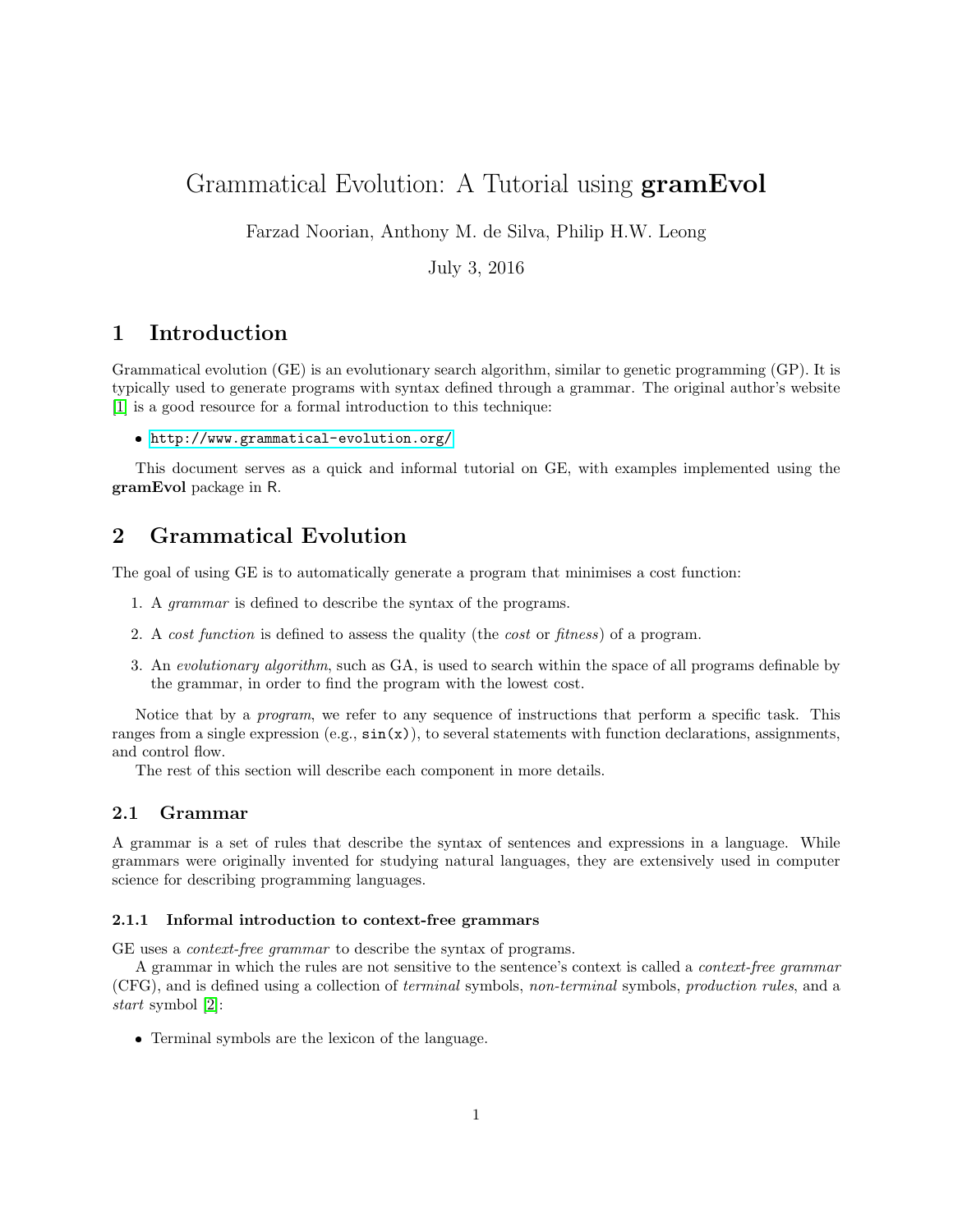- Non-terminal symbols are used to describe the class of words in the language, or variables that can take different values. For example, a  $\langle \text{subject}\rangle$ , a  $\langle \text{verb}\rangle$ , or an  $\langle \text{object}\rangle$ .
- A production rule defines what symbols replace a non-terminal. For example, each of the four following lines is a production rule:

| $\langle sentence \rangle ::= \langle subject \rangle \langle verb \rangle \langle object \rangle$ . $  \langle subject \rangle \langle verb \rangle$ . | (1.a), (1.b)        |
|---------------------------------------------------------------------------------------------------------------------------------------------------------|---------------------|
| $\langle subject \rangle ::= I   \text{You}   \text{They}$                                                                                              | (2.a), (2.b), (2.c) |
| $\langle verb \rangle$ ::= read   write   check                                                                                                         | (3.a), (3.b), (3.c) |
| $\langle object \rangle ::= \text{books}   \text{ stories}   \text{ academic papers}$                                                                   | (4.a), (4.b), (4.c) |

In each rule, the "|" symbol separates different replacement possibilities; such as  $\langle\mathit{subject}\rangle$ , that can be replaced with "I", "You" or "They". One must note that a non-terminal symbol can be replaced with ther non-terminals as well as terminal symbols, such as in the example's  $\leq$  sentence $\geq$ .

This style of notation, including the use of angle brackets ( $\langle$  and  $\rangle$ ) is known as the *Backus–Naur* Form (BNF).

A start symbol determines a non-terminal where the generation of the expression starts. For example:

 $-$  Start:  $\langle sentence \rangle$ 

Informally, only the start symbol and the production rules are required to define a grammar.

#### 2.1.2 Formal definition of a context-free grammar

In formal language theory, a context-free grammar is a *formal grammar* where every production rule, formalized by the pair  $(n, V)$ , is in form of  $n \to V$ . The CFG is defined by the 4-tuple  $(\mathcal{T}, \mathcal{N}, \mathcal{R}, \mathcal{S})$ , where  $\mathcal{T}$  is the finite set of terminal symbols,  $\mathcal N$  is the finite set of non-terminal symbols,  $\mathcal R$  is the production rule set,  $S \in \mathcal{N}$  is the start symbol.

A production rule  $n \to V$  is realized by replacing the non-terminal symbol  $n \in \mathcal{N}$  with the symbol  $v \in V$ , where  $V \in (\mathcal{T} \cup \mathcal{N})^*$  is a sequence of terminal and/or non-terminal symbols.

For more details on CFGs, their relation to context-free languages, parsing, compilers and other related topics refer to [\[2\]](#page-15-1) or Wikipedia:

[https://en.wikipedia.org/wiki/Context-free\\_grammar](https://en.wikipedia.org/wiki/Context-free_grammar)

#### <span id="page-1-0"></span>2.1.3 From grammar to an expression

Notice that each rule in the grammar of Section [2.1.1](#page-0-0) is numbered. Using these numbers, one can precisely refer to a certain expression. This is performed by replacing the first non-terminal symbol with the nth rule of that non-terminal, starting with the start symbol.

| Step | Sequence | Rule  | Current state                                                    |
|------|----------|-------|------------------------------------------------------------------|
|      |          | Start | $\langle sentence \rangle$ .                                     |
|      |          | (1.b) | $\langle\mathit{subject}\rangle$ $\langle\mathit{verb}\rangle$ . |
|      | 3        | (2.c) | They $\langle verb \rangle$ .                                    |
| 3    |          | (3.a) | They read.                                                       |

For example, the sequence  $[2, 3, 1]$  selects rules  $(1.b), (2.c)$  and  $(3.a)$  in the following four-step sequence:

## 2.2 Evolutionary optimisation

Evolutionary optimisation algorithms are a class of optimisation techniques inspired by natural evolution. They are used in cases where: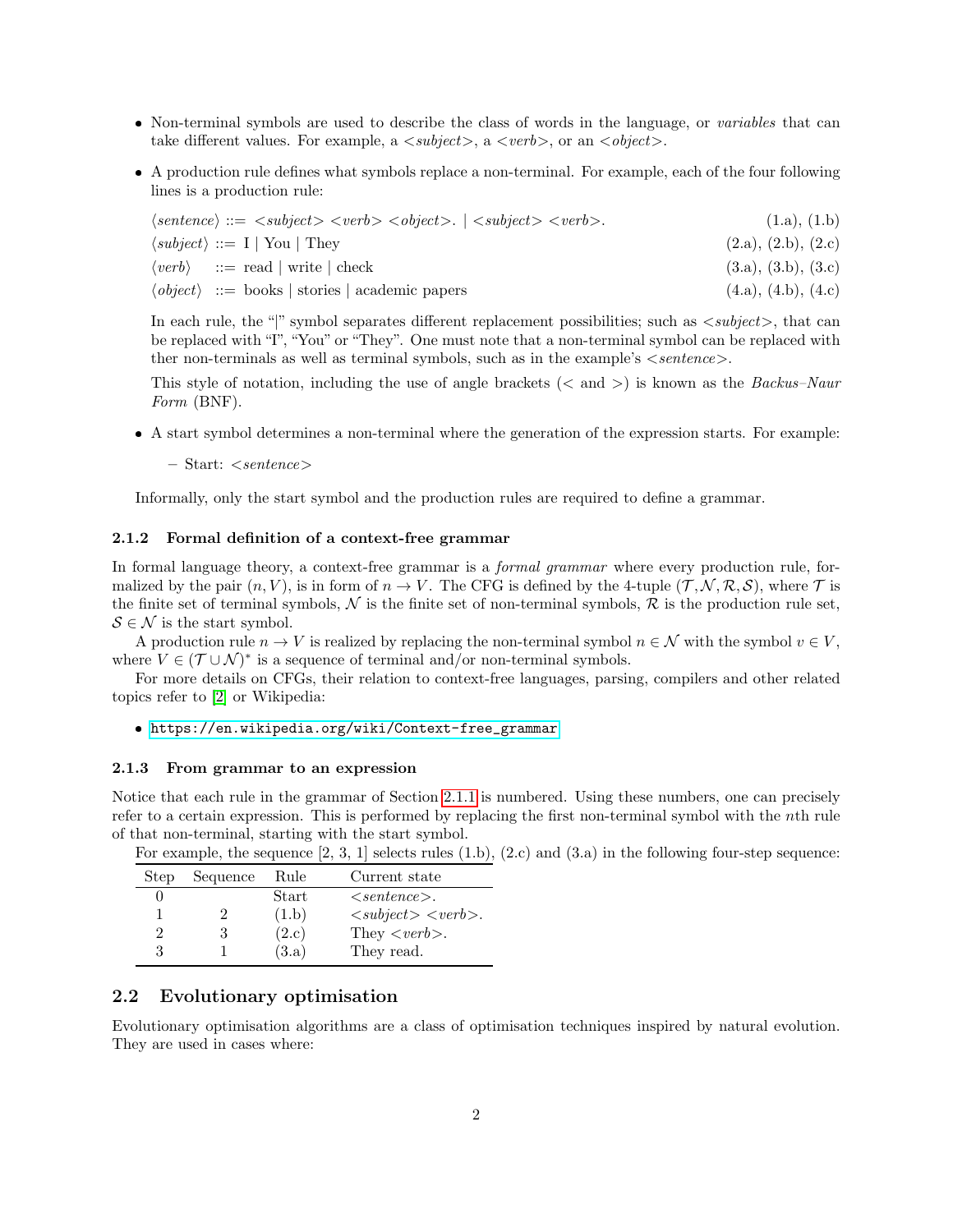- The solution to the problem can be represented by a certain structure. For example, the solution is an array of binary variables, or integer numbers.
	- Typically the array size is fixed and each unique value arrangement is considered a candidate solution.
	- Using biological terminology, this structure is referred to as the chromosome or genotype.
- There exist a cost function which can quickly return the *cost* or *fitness* of any candidate solution.
- Solving the problem using gradient descent techniques is hard or impossible, because the cost function is non-smooth, or has multiple local optimas, or is simply discrete, like the travelling salesman problem (or in hindsight, the grammar).

It most be noted that the stochastic nature of GA does not guarantee the optimal solution, since most practical problems involve very large search spaces, and it is often not computationally feasible to search the whole space.

The oldest and simplest of these algorithms is the genetic algorithm (GA), which optimises a vector of binary variables. In this vignette, when referring to GA, we refer to an extended GA which handles integers numbers.

For an in depth introduction, readers are referred to Wikipedia:

## [https://en.wikipedia.org/wiki/Evolutionary\\_algorithm](https://en.wikipedia.org/wiki/Evolutionary_algorithm)

#### 2.2.1 Optimising a grammar by evolution

GA only optimises numeric arrays. By *mapping* an integer array to a program using a grammar, GA can be readily applied to evolve programs:

- 1. The solution is represented by an array of integers.
- 2. The array is mapped to a program through the grammar using the technique explained is Section [2.1.3.](#page-1-0)
	- Using biological terminology, the program is called a *phenotype*, and the mapping is referred to as genotype to phenotype mapping.
- 3. The cost function measures the fitness of the program.
- 4. Any evolutionary optimisation technique is applied on the integer array.

### 2.3 Applications of grammatical evolution

Any application which needs a program, definable by grammar is creatable in GE. Using a grammar allows integration of domain knowledge and a custom program syntax, which adds flexibility and precision to GE compared to other techniques such as GP.

Applications of GE include computational finance, music, and robotic control, among others. See [http:](http://www.grammatical-evolution.org/pubs.html) [//www.grammatical-evolution.org/pubs.html](http://www.grammatical-evolution.org/pubs.html) for a collection of publications in this area.

## 3 gramEvol Package

The package gramEvol simplifies defining a grammar and offers a GA implementation. gramEvol hides many details, including the grammar mapping and GA parameters, and the only things the user has to do is to:

- 1. Define a grammar using CreateGrammar.
- 2. Define a cost function. It should accept one (or more) R expression(s) and return a numeric value.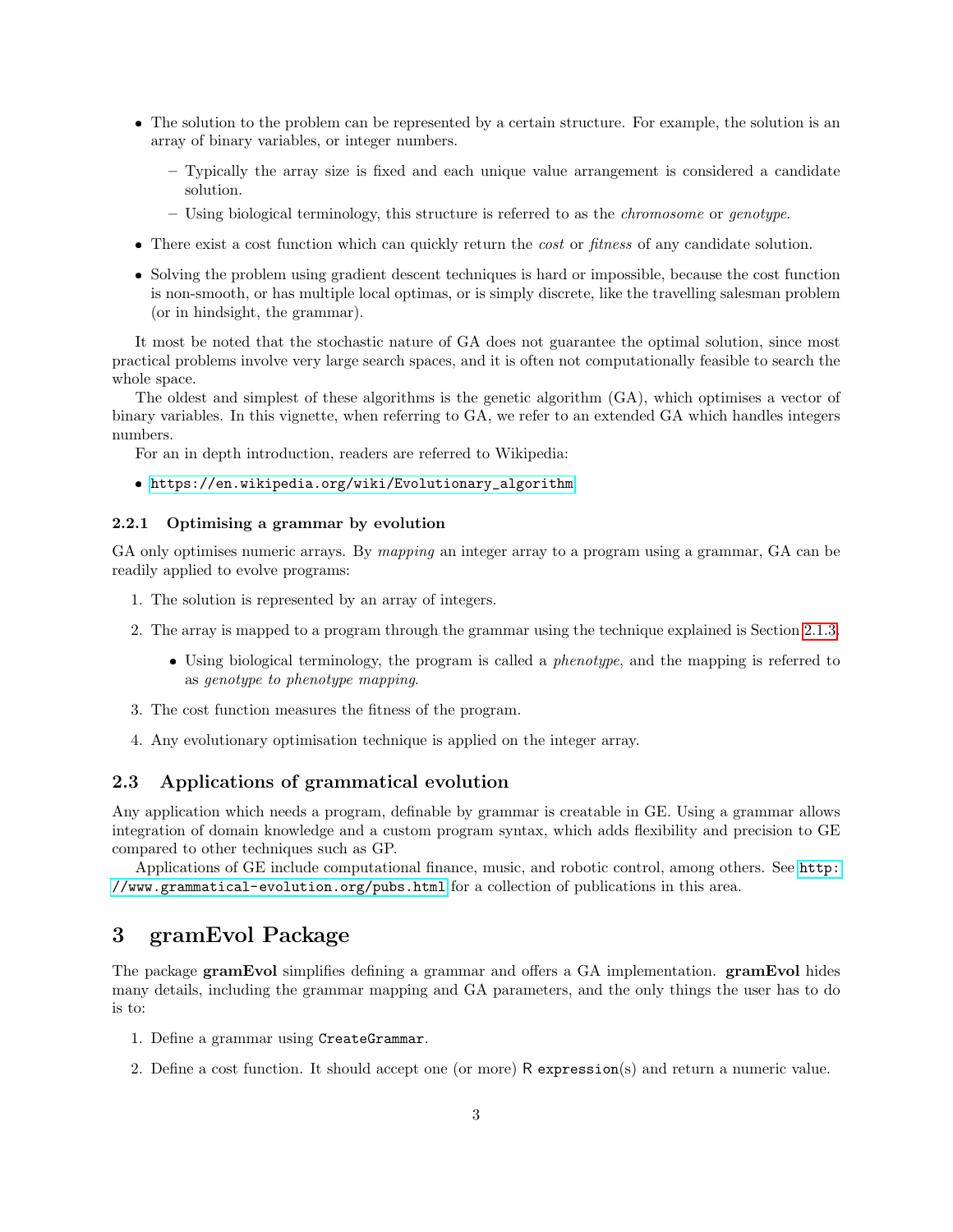#### 3. Call GrammaticalEvolution.

In this section, examples are used to demonstrate its usage.

## 3.1 Rediscovery of Kepler's law by symbolic regression

Symbolic regression is the process of discovering a function, in symbolic form, which fits a given set of data. Evolutionary algorithms such as GP and GE are commonly used to solve Symbolic Regression problems. For more information, visit [https://en.wikipedia.org/wiki/Symbolic\\_regression](https://en.wikipedia.org/wiki/Symbolic_regression) or <http://www.symbolicregression.com/>.

Rediscovery of Kepler's law has been used as a benchmark for symbolic regression [\[3,](#page-15-2) [4,](#page-15-3) [5\]](#page-15-4). Here, the goal is to find a relationship between orbital periods and distances of solar system planets from the sun. The distance and period data, normalised to Earth, is shown in Table [1.](#page-3-0)

| Planet  | Distance | Period |
|---------|----------|--------|
| Venus   | 0.72     | 0.61   |
| Earth   | 1.00     | 1.00   |
| Mars    | 1.52     | 1.84   |
| Jupiter | 5.20     | 11.90  |
| Saturn  | 9.53     | 29.40  |
| Uranus  | 19.10    | 83.50  |

<span id="page-3-0"></span>Table 1: Orbit period and distance from the sun for planets in solar system.

Kepler's third law states:

$$
period2 = constant \times distance3
$$
 (1)

#### 3.1.1 Defining a grammar

To use grammatical evolution to find this relationship from the data, we define a grammar as illustrated in Table [2.](#page-3-1) Here S denotes the starting symbol and  $\mathcal R$  is the collection of production rules.

 $S = \langle \textit{expr} \rangle$ 

Production rules : R

| $\langle expr \rangle$ ::= $\langle expr \rangle \langle op \rangle \langle expr \rangle$   $\langle sub-expr \rangle$        | (1.a), (1.b)               |
|-------------------------------------------------------------------------------------------------------------------------------|----------------------------|
| $\langle sub-expr \rangle ::= \langle func \rangle (\langle var \rangle)   \langle var \rangle   \langle var \rangle \rangle$ | (2.a), (2.b), (2.c)        |
| $\langle func \rangle$ ::= log   sqrt   sin   cos                                                                             | (3.a), (3.b), (3.c), (3.d) |
| $\langle op \rangle$ ::= +   -   ×                                                                                            | (4.a), (4.b), (4.c)        |
| $\langle var \rangle$ ::= distance   distance $\langle n \rangle$   $\langle n \rangle$                                       | (5.a), (5.b), (5.c)        |
| $\langle n \rangle$ ::= 1   2   3   4                                                                                         | (6.a), (6.b), (6.c), (6.d) |

#### <span id="page-3-1"></span>Table 2: Grammar for discovering Kepler's equation.

This is a general purpose grammar, and it can create different expressions corresponding to different formulas which can explain the data.

The first step for using **gramEvol** is loading the grammar: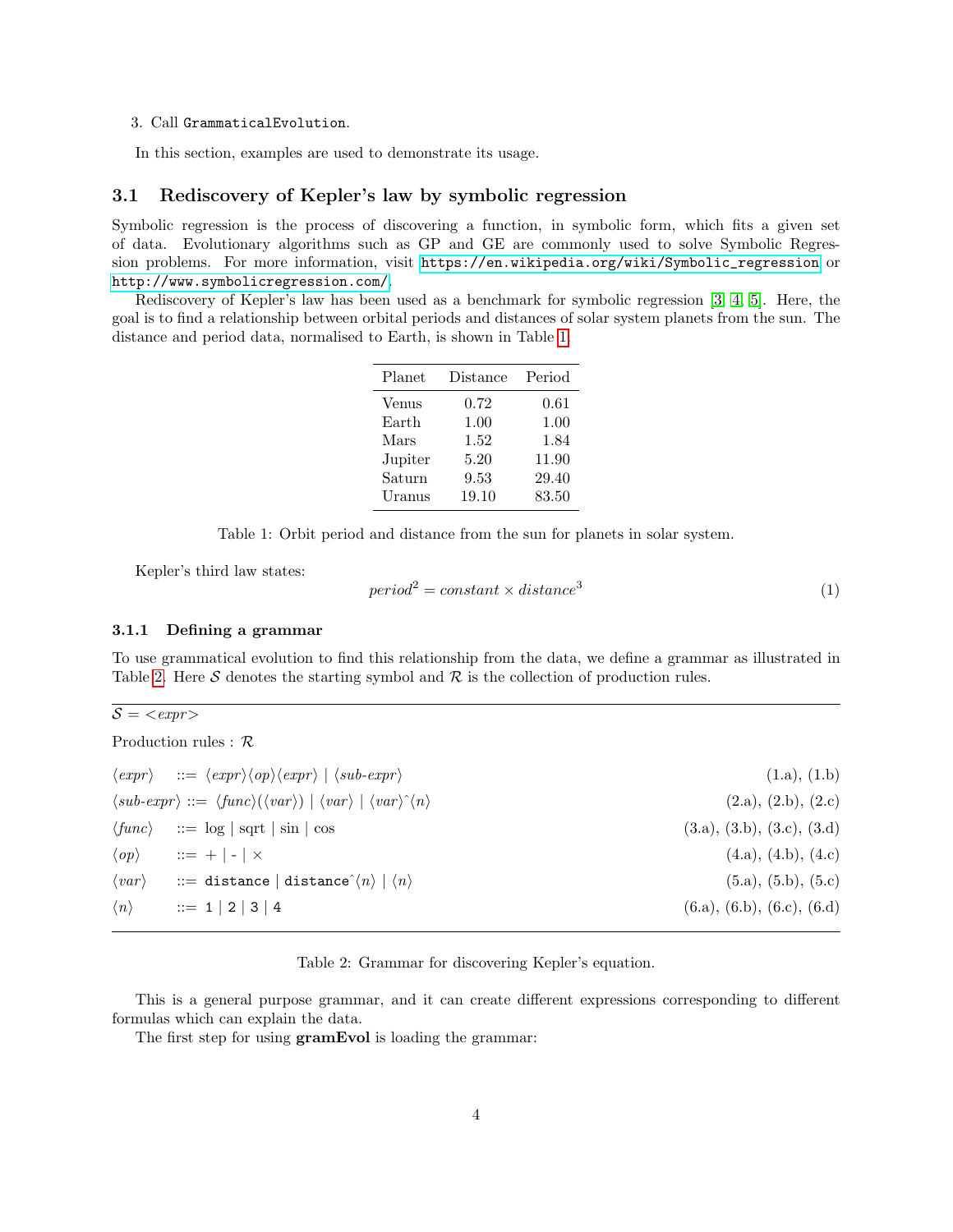```
R> library("gramEvol")
R> ruleDef <- list(expr = grule(op(expr, expr), func(expr), var),
+ func = grule(sin, cos, log, sqrt),
R> library("gramEvol")<br>
R> ruleDef <- list(expr = grule(op(expr, expr),<br>
+ func = grule(sin, cos, log,<br>
+ op = grule(`+`, `-`, `*`),
+ var = grule(distance, distance^n, n),
+ n = grule(1, 2, 3, 4))R> grammarDef <- CreateGrammar(ruleDef)
```
Here, the BNF notation is implemented in R:

- Rules are defined as list.
- Each rule is defined using non.terminal.name = grule(replacement1, replacement2, ...) format.
- CreateGrammar is used to load the list and create

The print function reproduces the grammar in a format similar to Table [2:](#page-3-1)

```
R> print(grammarDef)
```

```
<expr> ::= <op>(<expr>, <expr>) | <func>(<expr>) | <var>
R> print(grammarDef)<br><expr> ::= <op>(<expr>, <expr>) | <func>(<br><func> ::= `sin` | `cos` | `log` | `sqrt`
<op> ::= `+` | `-` | `*`
<var> ::= distance | distance^<n> | <n>
\langle n \rangle ::= 1 | 2 | 3 | 4
```
Note that '<sup>+'</sup> and  $op(exp, expr)$  are used in the code above because grule expects R expressions, and expr op expr is not valid in R. As it is tedious to convert between the functional form and the operator form, the package also provides gsrule (or grammar string rule), which accepts string with <>:

```
R> ruleDef <- list(expr = gsrule("<expr><op><expr>", "<func>(<expr>)", "<var>"),
+ func = gsrule("sin", "cos", "log", "sqrt"),
+ op = gsrule("+", "-", "*"),
+ var = grule(distance, distance^n, n),
+ n = grule(1, 2, 3, 4))R> CreateGrammar(ruleDef)
<expr> ::= <expr><op><expr> | <func>(<expr>) | <var>
<func> ::= sin | cos | log | sqrt
\langleop> ::= + | - | *
<var> ::= distance | distance^<n> | <n>
```
Note that gsrule and grule can be mixed, as in the example above.

#### 3.1.2 Defining a cost function

 $\langle n \rangle$  ::= 1 | 2 | 3 | 4

We use the following equation to normalise the error, adjusting its impact on small values (e.g., Venus) versus large values (e.g., Uranus):

<span id="page-4-0"></span>
$$
e = \frac{1}{N} \sum \log(1 + |p - \hat{p}|) \tag{2}
$$

where e is the normalised error, N is the number of samples, p is the orbital period and  $\hat{p}$  is the result of symbolical regression. We implement this as the fitness function SymRegFitFunc: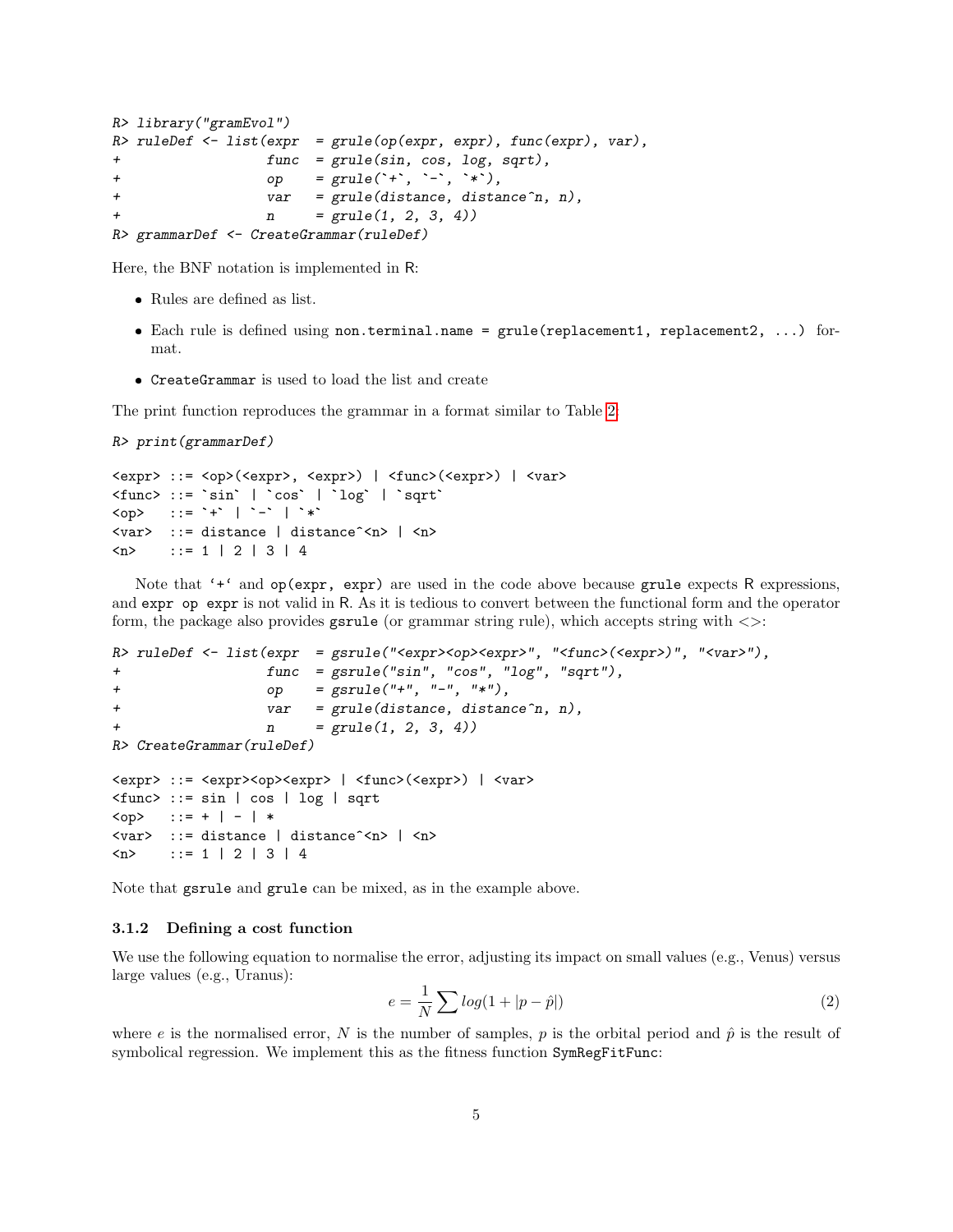```
R> planets <- c("Venus", "Earth", "Mars", "Jupiter", "Saturn", "Uranus")
R> distance <- c(0.72, 1.00, 1.52, 5.20, 9.53, 19.10)
R> period <- c(0.61, 1.00, 1.84, 11.90, 29.40, 83.50)
R> SymRegFitFunc <- function(expr) {
+ result <- eval(expr)
+
+ if (any(is.nan(result)))
+ return(Inf)
+
+ return (mean(log(1 + abs(period - result))))
+ }
```
Here, the SymRegFitFunc receives an R expression and evaluates it. It is assumed that the expression uses distance to estimate the period. Invalid expressions are handled by returning a very high cost (infinite error). Valid results are compared with the actual period according to [\(2\)](#page-4-0) to compute the expression's fitness.

#### 3.1.3 Evolving the grammar

GrammaticalEvolution can now be run. All of the parameters are determined automatically. To avoid wasting time, and as the best possible outcome and its error are known (because we know the answer), a terminationCost is computed and set to terminate GE when the Kepler's equation is found.

```
R> ge <- GrammaticalEvolution(grammarDef, SymRegFitFunc,
+ terminationCost = 0.021)
R> ge
Grammatical Evolution Search Results:
 No. Generations: 11
 Best Expression: sqrt(distance^3)
```
Best Cost: 0.0201895728693592

Now that the result is found, it can be used in production. Here we only use it in a simple comparison:

```
R> best.expression <- ge$best$expression
R> data.frame(distance, period, Kepler = sqrt(distance^3),
           GE = eval(best.expression))
 distance period Kepler GE
1 0.72 0.61 0.6109403 0.6109403
2 1.00 1.00 1.0000000 1.0000000
3 1.52 1.84 1.8739819 1.8739819
4 5.20 11.90 11.8578244 11.8578244
5 9.53 29.40 29.4197753 29.4197753
6 19.10 83.50 83.4737743 83.4737743
```
#### 3.1.4 Monitoring evolution

As a real-world optimisation may take a long time, a feedback of the state of optimisation is desirable. GrammaticalEvolution allows monitoring this status using a callback function. This function, if provided to the parameter monitorFunc, receives an object similar to the return value of GrammaticalEvolution. For example, the following function prints the current generation, the best individual's expression, its error and produces a plot: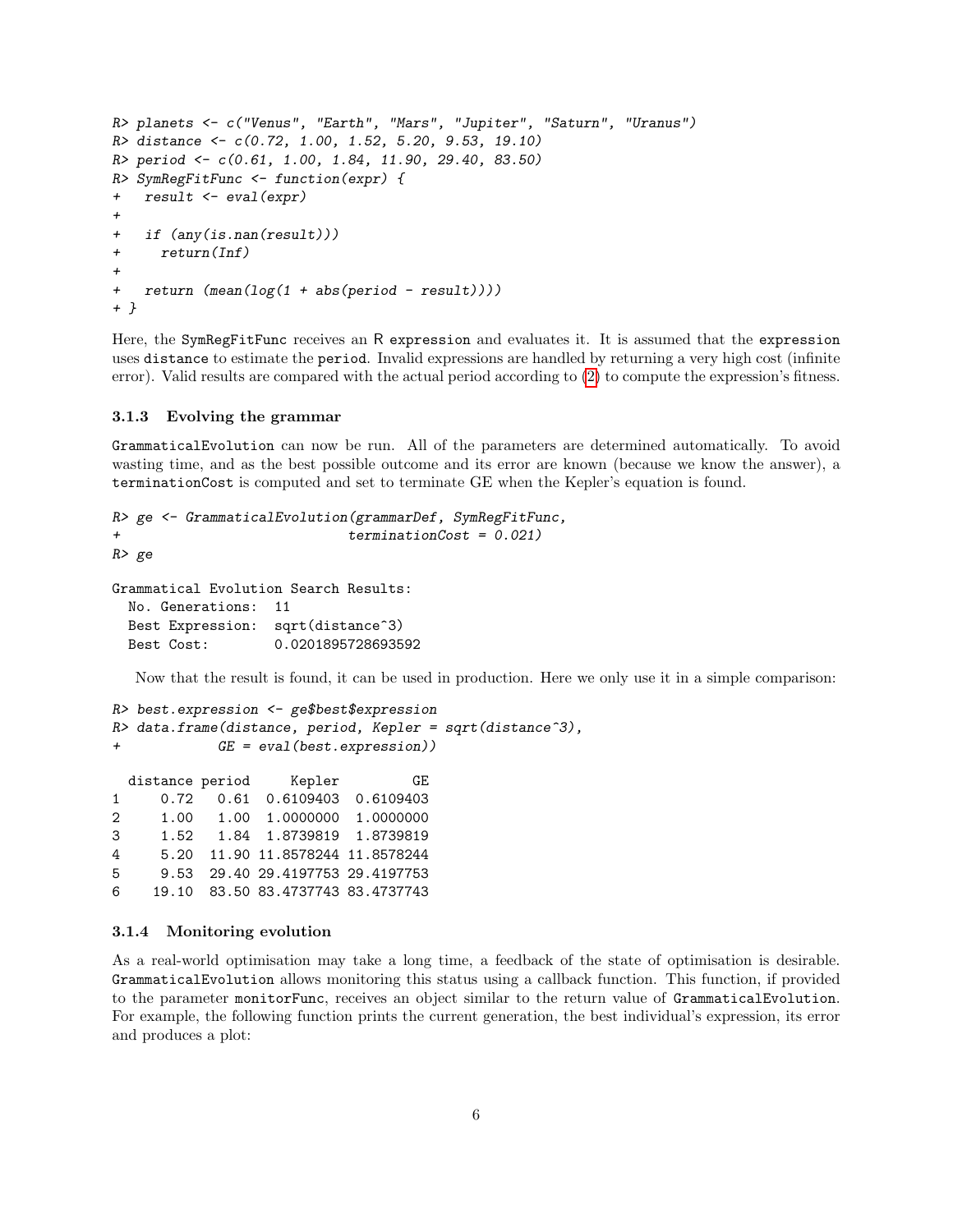```
R> customMonitorFunc <- function(results){
+ cat("---------------(-\n')+ print(results)
+ }
R> ge <- GrammaticalEvolution(grammarDef, SymRegFitFunc,
+ terminationCost = 0.021,
+ monitorFunc = customMonitorFunc)
  or even using the print function directly:
R> ge <- GrammaticalEvolution(grammarDef, SymRegFitFunc,
+ terminationCost = 0.021,
+ monitorFunc = print)
which prints:
Grammatical Evolution Search Results:
No. Generations: 1
Best Expression: distance
Best Cost: 1.60700784338907
Grammatical Evolution Search Results:
No. Generations: 2
Best Expression: distance
Best Cost: 1.60700784338907
. . . until:
Grammatical Evolution Search Results:
No. Generations: 9
Best Expression: distance + distance
Best Cost: 1.54428158317392
Grammatical Evolution Search Results:
No. Generations: 10
Best Expression: 1 - distance + (cos(distance) - 1) * sin(distance^2) + distance + (log(distance) + dis
Best Cost: 1.4186428597461
Grammatical Evolution Search Results:
No. Generations: 11
Best Expression: sqrt(distance^3)
Best Cost: 0.0201895728693592
```
## 3.2 Discovering Regular Expressions

A regular expressions (RE) is a string that determines a character pattern. REs are more expressive and precise in determining sub-string matches compared to wildcards, and are widely used in many string pattern matching tasks, such as searching through log files or parsing a program's output. See the Wikipedia entry at [https://en.wikipedia.org/wiki/Regular\\_expression](https://en.wikipedia.org/wiki/Regular_expression) for an in-depth introduction to REs.

Creating a regular expressions requires careful assembly of symbols and operators to match the desired pattern. While this is usually performed by an expert programmer, it is possible to use evolutionary optimisation techniques to infer a RE from examples [\[6\]](#page-15-5).

In this example, we demonstrate how gramEvol can be used to learn REs.

#### <span id="page-6-0"></span>3.2.1 Regular expression in R

In formal language theory, a regular expression is a sequence of symbols and operators that describes a character pattern. REs are translated by RE processors into a non-deterministic finite automaton (NFA)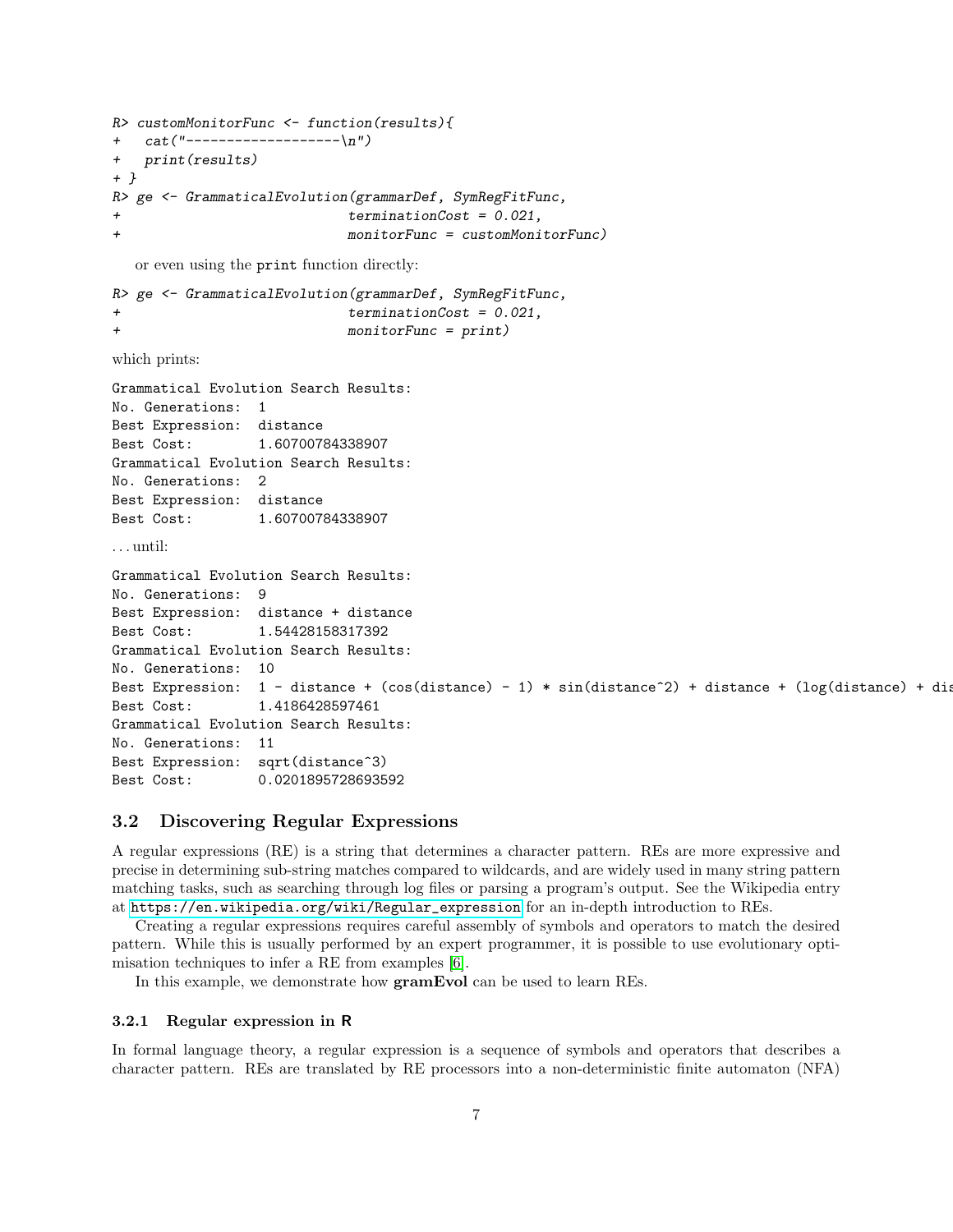and subsequently into a deterministic finite automaton (DFA). The DFA can then be executed on any character string to recognize sub-strings that match the regular expression. For a theoretical introduction to REs, including their relationship with context-free grammars, readers are referred to [\[2\]](#page-15-1).

R supports standard regular expression with both the POSIX and the Perl syntax. In addition, the [rex](https://github.com/kevinushey/rex) [Package](https://github.com/kevinushey/rex) [\[7\]](#page-15-6) offers a functional interface for creating REs in R.

#### 3.2.2 Matching a decimal real number

Consider matching a decimal real number in the form of  $[\pm]nnn[nnn]$ , where  $\lceil \cdot \rceil$  means optional and nnn denotes one or more digits. The following table compares this notation with the syntax of Perl, POSIX, and rex:

| One digit                    | $\, n$ |               | [[:digit:]]     | number                    |
|------------------------------|--------|---------------|-----------------|---------------------------|
| One or more digits           | nnn    | $\mathbf{d}+$ | $[[:digit:]] +$ | numbers                   |
| Optional presence of X       | ΙXΙ    | $X$ ?         | X?              | mxybe(X)                  |
| alternate presence of X or Y | X Y    | X Y           | X Y             | or(X, Y)                  |
| Plus sign                    |        |               | $^{+}$          | $" +"$                    |
| Minus sign                   |        |               |                 | $H = H$                   |
| Dot                          |        |               |                 | $\mathbf{u}$ $\mathbf{u}$ |
|                              |        |               |                 |                           |

Using the above table,  $[\pm]nnn[.nnn]$  is translated to:

- $\bullet$  Perl:  $(\1+|-)?\ddot{\( \cdot \ddot{\cdot} )?}$
- POSIX: (\+|-)?[[:digit:]]+(\.[[:digit:]]+)?
- rex: maybe(or("+", "-")), numbers, maybe(".", numbers)

To use a RE, the expression has to be wrapped in a start and stop symbol  $(\hat{\cdot} \dots \hat{\cdot})$  in POSIX and Perl, and rex(start, ..., end) for rex):

R> re <- "^(\\+|-)?[[:digit:]]+(\\.[[:digit:]]+)?\$"

grepl can be used to check if a string matches the RE pattern or not:

 $R >$  grepl(re, "+1.1")

[1] TRUE

```
R > graph(re, "1+1")
```
#### [1] FALSE

Some matching and non-matching examples are listed below:

 $R$  matching  $\leq c$  ("1", "11.1", "1.11", "+11", "-11", "-11.1")  $R$ > non.matching <- c("a", "1.", "1..1", "-.1", "-", "1-", "1.-1", + ".-1", "1.-", "1.1.1", "", ".", "1.1-", "11-11")

#### 3.2.3 Inferring a regular expression

In this section, we use **gramEvol** to learn a RE that matches a decimal real number, as explained in the previous section.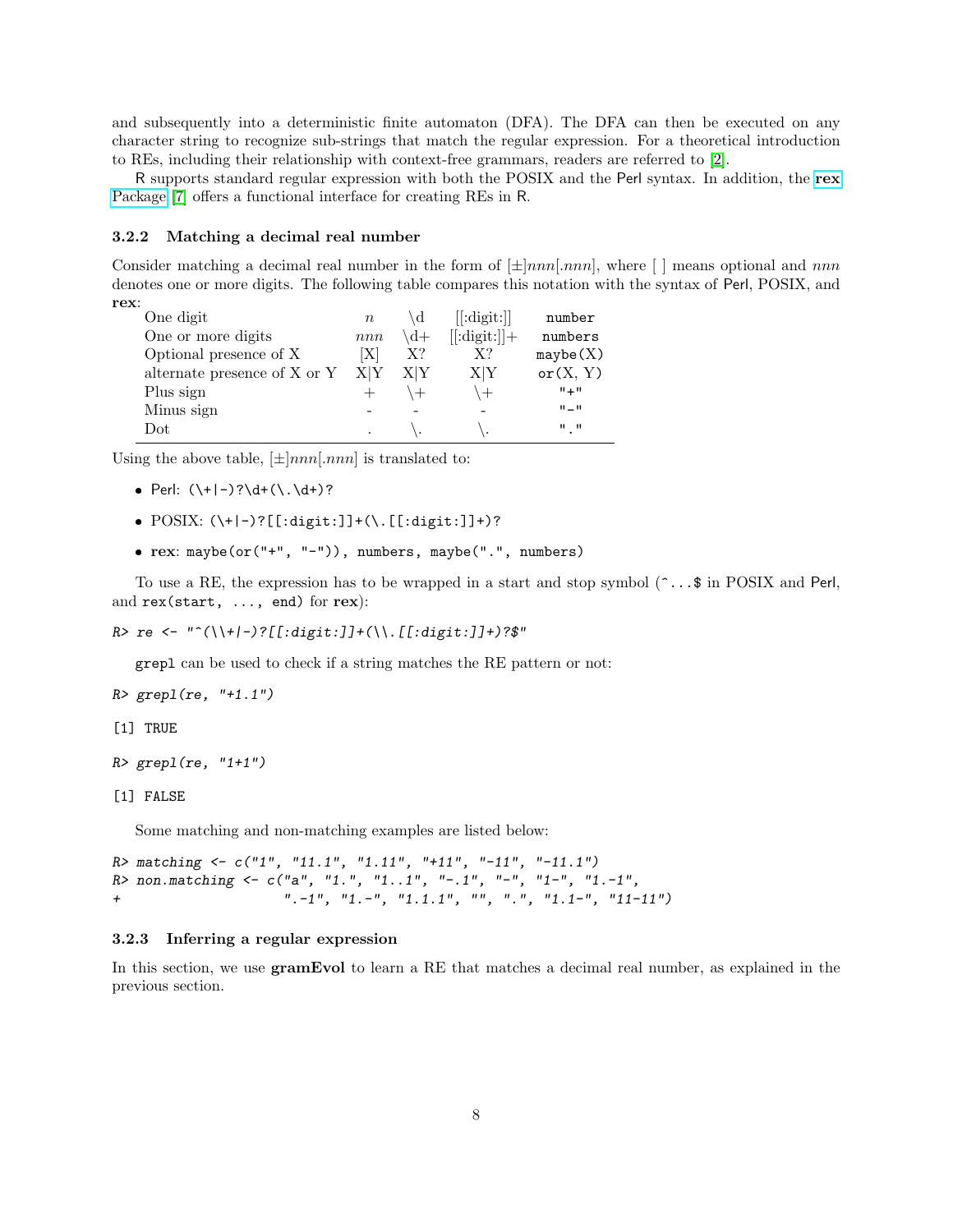Defining a cost function: The objective is to infer a RE that matches the decimal numbers in the vector matching, but not in the non.matching. Consequently, the score of any RE is determined by counting the number of matches and non-matches:

```
R> re.score <- function(re) {
+ score <- sum(sapply(matching, function(x) grepl(re, x))) +
+ sum(sapply(non.matching, function(x) !grepl(re, x)))
+ return (length(matching) + length(non.matching) - score)
+ }
```
The fitness function in **gramEvol** receives an R expression, which has to be evaluated before being passed to re.score:

R> fitfunc <- function(expr) re.score(eval(expr))

Defining a grammar: We use rex RE functions to create a grammar. The grammar only includes the functions explored in Section [3.2.1,](#page-6-0) and is designed such that the search space is reduced:

```
R> library("rex")
R> library("gramEvol")
R> grammarDef <- CreateGrammar(list(
+ re = grule(rex(start, rules, end)),
+ rules = grule(rule, .(rule, rules)),
+ rule = grule(numbers, ".", or("+", "-"), maybe(rules))))
R> grammarDef
<re> ::= rex(start, <rules>, end)
<rules> ::= <rule> | <rule>, <rules>
<rule> ::= numbers | "." | or("+", "-") | maybe(<rules>)
```
- The first rule,  $\langle re \rangle$ , creates a valid rex command that uses  $\langle rules \rangle$  for pattern matching.
- The second element,  $\langle rules \rangle$ , is *recursive* and can create a collection of rules by repeating itself, e.g.,  $\langle rule \rangle$ ,  $\langle rule \rangle$ ,  $\langle rule \rangle$ . The .() allows using a comma inside a grule definition, where otherwise it would have been interpreted as another replacement rule in the list.
- $\bullet$  The last element,  $\langle rule \rangle$ , expands to a RE function or character pattern. These include numbers and maybe from rex, a decimal point, and  $+$  or  $-$ .

Evolving the grammar: The last step is to perform a search for a regular expression that minimises the score function. Here the minimum terminationCost is known (i.e., zero error), and max.depth is increased to allow for more expansion of the recursive  $\langle rules \rangle$ . We use GrammaticalExhaustiveSearch to exhaustively search for the answer among all possible combinations of the grammar:

 $R$ > GrammaticalExhaustiveSearch(grammarDef, fitfunc, max.depth = 7, terminationCost = 0)

GE Search Results: Expressions Tested: 6577 Best Chromosome: 0 1 3 0 2 1 3 1 0 0 1 1 0 0 3 0 0 Best Expression: rex(start, maybe(or("+", "-")), maybe(numbers, "."), numbers, maybe(numbers), end) Best Cost: 0

The result, while correct, is different from what we expected:  $[\pm][nnn]$ , mnn $[nnn]$ , which is true for any real number. Furthermore, the search takes a considerable amount of time: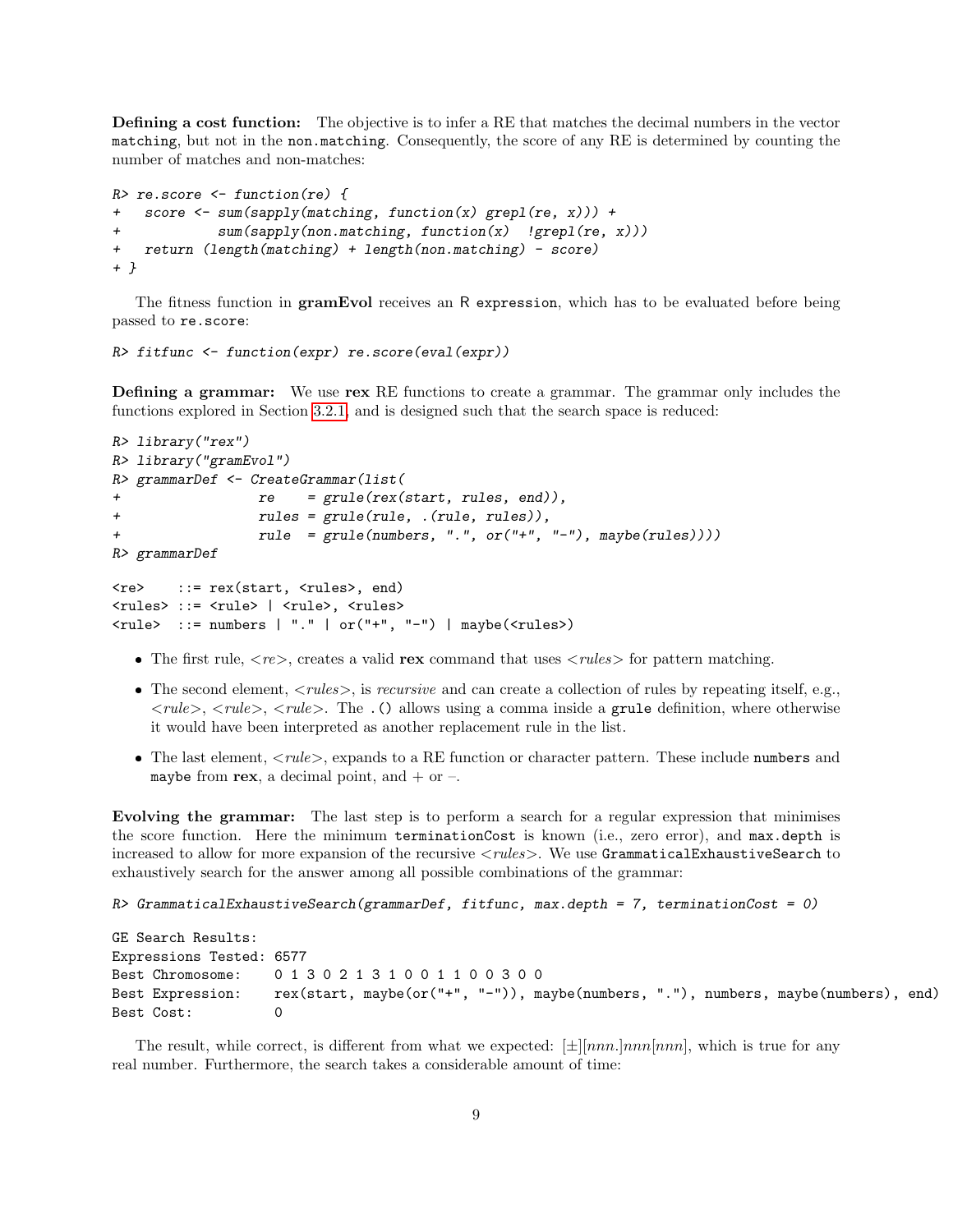```
R> system.time(GrammaticalExhaustiveSearch(grammarDef, fitfunc,
+ max.depth = 7, terminationCost = 0))
```
user system elapsed 380.469 17.022 392.637

which was measured a 3.40 GHz Intel Core i7-2600 CPU.

In conclusion, one might find it easier to design REs by hand in real-world scenarios, rather than using evolutionary optimisation techniques.

## 4 Other gramEvol functionality

In this section, some of the other functionalities of the **gramEvol** are introduced. Here, all of the examples are demonstrated using the following grammar:

```
R> grammarDef <- CreateGrammar(list(
+ expr = gsrule("(<expr>)<op>(<expr>)", "<coef>*<var>"),
+ op = gsrule("+", "-", "*", "/"),
+ coef = gsrule("c1", "c2"),
+ var = gsrule("v1", "v2")))
R> grammarDef
<expr> ::= (<expr>)<op>(<expr>) | <coef>*<var>
\langle opp \rangle ::= + | - | * | /
\text{Coef} ::= c1 | c2
<var> ::= v1 | v2
```
## 4.1 Manual mapping

To *map* a numeric sequence to an expression manually, GrammarMap is used:

R> GrammarMap(c(0, 1, 0, 0, 1, 1, 0, 0), grammarDef)

 $(c1 * v1) - (c1 * v1)$ 

The sequence is zero-indexed (the first rule is zero). To see the step by step mapping, use the verbose parameter option:

```
R> GrammarMap(c(0, 1, 0, 0, 1, 1, 0, 0), grammarDef, verbose = TRUE)
```

```
Step Codon Symbol Rule Result
0 starting: <expr>
1 0 <expr> (<expr>)<op>(<expr>) (<expr>)<op>(<expr>)
2 1 <expr> <coef>*<var> (<coef>*<var>)<op>(<expr>)
3 0 <coef> c1 (c1*<var>)<op>(<expr>)
4 0 <var> v1 (c1*v1)<op>(<expr>)
5 1 \langle op \rangle - (\langle e^{i*}v1) - (\langle e^{i*}v1 \rangle)6 1 <expr> <coef>*<var> (c1*v1)-(<coef>*<var>)
7 0 <coef> c1 (c1*v1)-(c1*<var>)
8 0 <var> v1 (c1*v1)-(c1*v1)
Valid Expression Found
(c1 * v1) - (c1 * v1)
```
If the length of a sequence is insufficient for the mapping process, such that a few non-terminal elements still remain in the resulting expression, a wrapping of up to wrappings is performed. For example: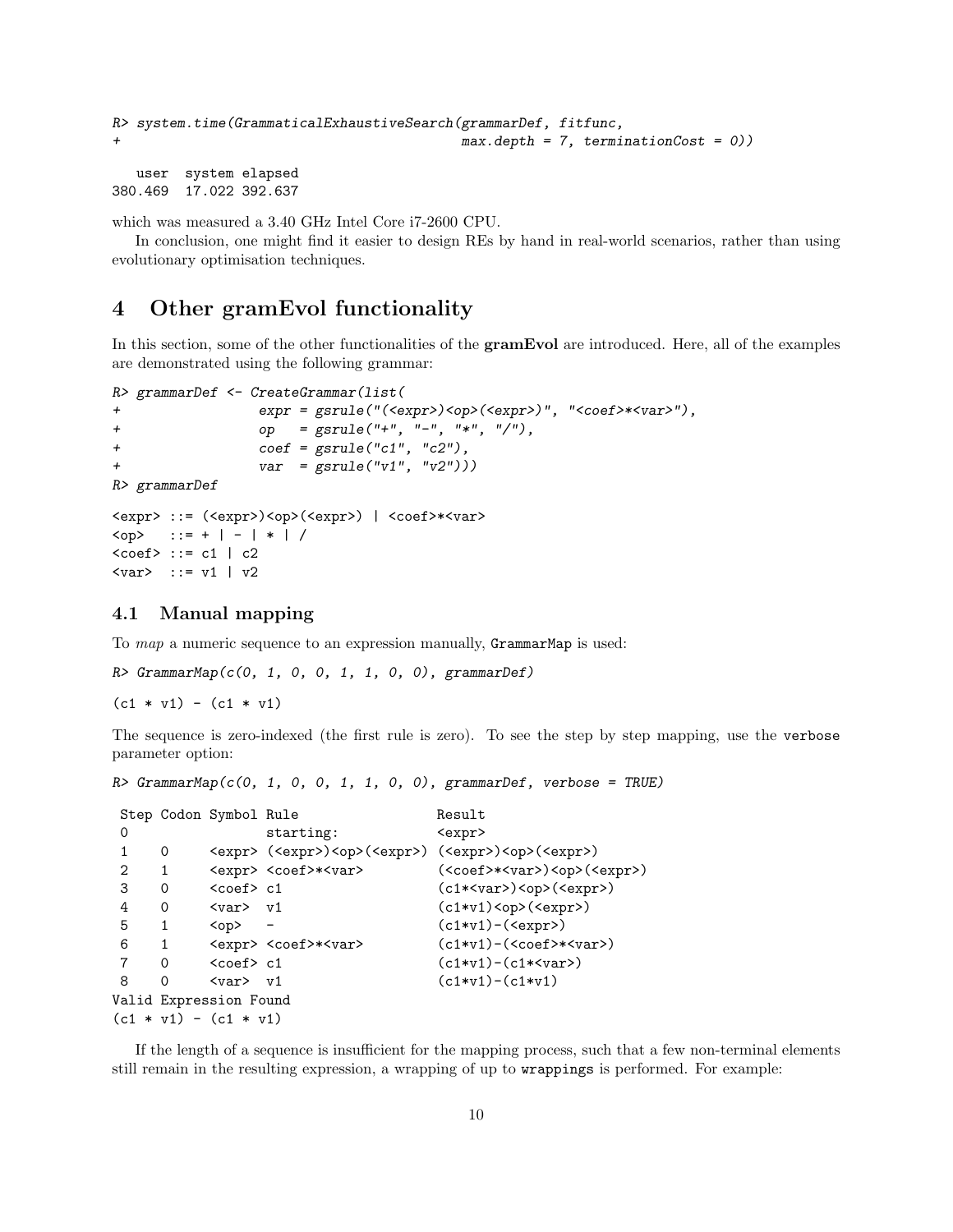```
R> GrammarMap(c(0, 1, 0, 0, 1, 1), grammarDef, verbose = TRUE)
Step Codon Symbol Rule Result
0 starting: <expr>
 1 0 <expr> (<expr>)<op>(<expr>) (<expr>)<op>(<expr>)
 2 1 <expr> <coef>*<var> (<coef>*<var>)<op>(<expr>)
 3 0 <coef> c1 (c1*<var>)<op>(<expr>)
 4 0 <var> v1 (c1*v1)<op>(<expr>)
5 1 \langle op \rangle - (\langle e^{i \times v1}) - (\langle e^{iv} \rangle)6 1 \langle \text{expr} \rangle \langle \text{coeff} \rangle \langle \text{query} \rangle (c1*v1)-(\langle \text{coeff} \rangle*\langle \text{var} \rangle)
Non-terminal expression
Wrapping string to position 0
Step Codon Symbol Rule Result
7 0 \langle \text{coeff} \rangle c1 (\text{c1*}v1) - (\text{c1*}v1)8 1 <var> v2 (c1*v1)-(c1*v2)
9 0 <var> v2 (c1*v1)-(c1*v2)
Valid Expression Found
(c1 * v1) - (c1 * v2)
```
## 4.2 Examining a grammar

gramEvol offers several functions to examine grammar definitions. summary reports a summary of what grammar presents:

R> summary(grammarDef)

| Start Symbol:              | <expr></expr>                                  |
|----------------------------|------------------------------------------------|
| Is Recursive:              | TRUE                                           |
| Tree Depth:                | Limited to 4                                   |
| Maximum Rule Choices:      | 4                                              |
| Maximum Sequence Length:   | 18                                             |
|                            | Maximum Sequence Variation: 222244222422224222 |
| No. of Unique Expressions: | 18500                                          |

Many of these properties are available through individual functions:

GetGrammarDepth computes the depth of grammar tree. The parameter max.depth is used to limit recursion in cyclic grammars. For example, this grammar is cyclic because of rule  $\langle \textit{expr} \rangle \rightarrow \langle \textit{expr} \rangle \langle \textit{opp} \rangle$ i.e., replacing a  $\langle \text{expr}\rangle$  with other  $\langle \text{expr}\rangle$ s. By default GetGrammarDepth limits recursion to the number of symbols defined in the grammar:

```
R> GetGrammarDepth(grammarDef)
```
 $\lceil 1 \rceil$  4

```
R> GetGrammarDepth(grammarDef, max.depth = 10)
```
[1] 10

For grammars without recursion, the value returned by GetGrammarDepth is the actual depth of the tree:

```
R> grammarDef2 <- CreateGrammar(list(
+ expr = gsrule("(<subexpr>)<op>(<subexpr>)"),
+ subexpr = gsrule("<coef>*<var>"),
+ op = gsrule("+", "-", "*", "/"),
+ \text{coeff} = gsrule("c1", "c2"),
+ var = gsrule("v1", "v2")))
R> GetGrammarDepth(grammarDef2)
```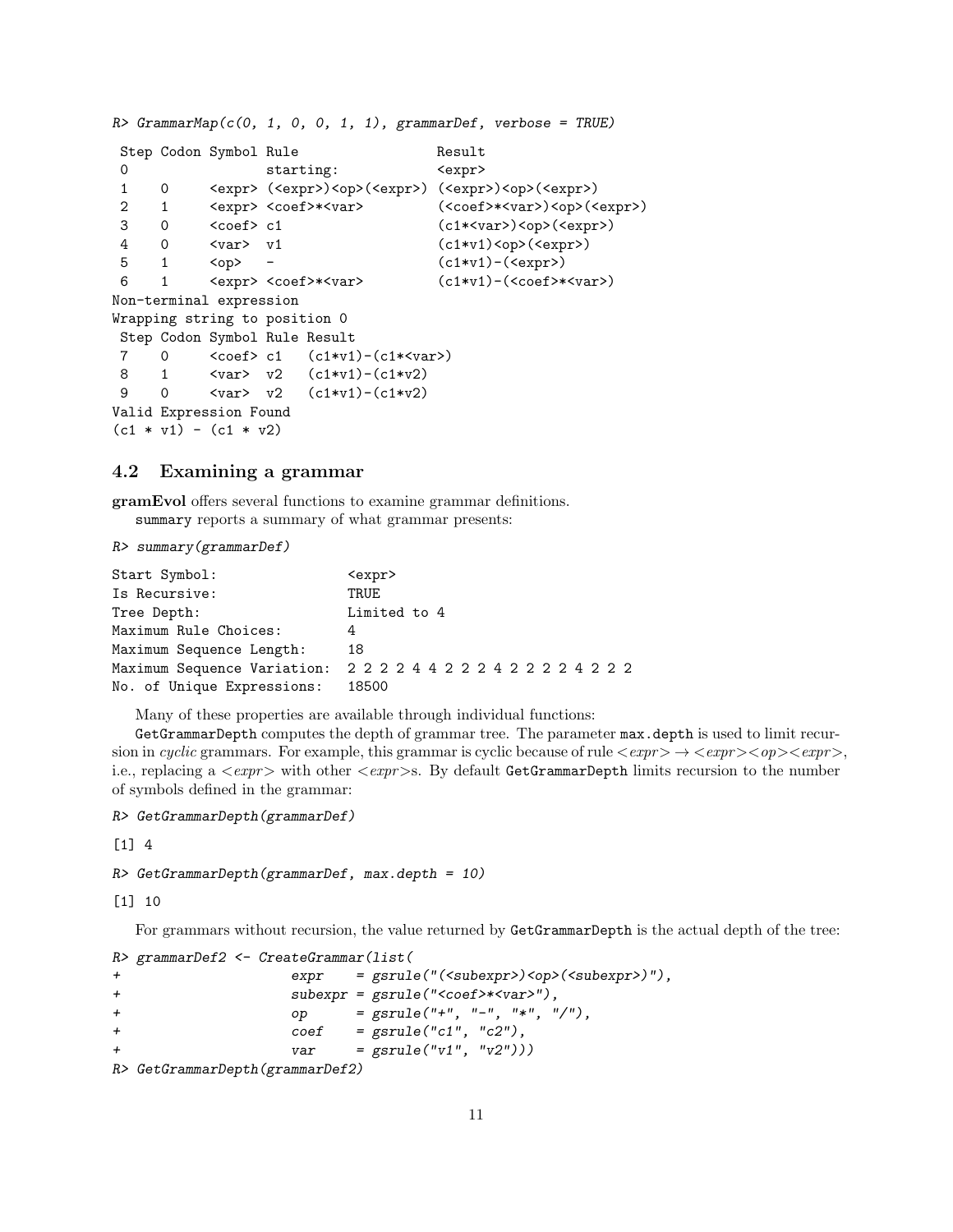[1] 3

GetGrammarDepth also supports computing the depth from any symbol:

```
R> GetGrammarDepth(grammarDef2, startSymb = "<subexpr>")
```
[1] 2

```
R> GetGrammarDepth(grammarDef2, startSymb = "<coef>")
```
[1] 1

GetGrammarMaxRuleSize returns the maximum number of production rules per symbol. Here,  $\langle op \rangle$  has the highest number of production rules:

```
R> GetGrammarMaxRuleSize(grammarDef)
```
[1] 4

GetGrammarNumOfExpressions returns the number of possible expressions existing in the grammar space. This function also uses the optional argument max.depth to limit the number of recursions and startSymb to set the starting symbol:

```
R> GetGrammarNumOfExpressions(grammarDef)
```
[1] 18500

```
R> GetGrammarNumOfExpressions(grammarDef, max.depth = 2)
```
 $\lceil 1 \rceil$  4

```
R> GetGrammarNumOfExpressions(grammarDef, startSymb = "<coef>")
```
 $\lceil 1 \rceil$  2

Here, the only expressions with depth of 2 or less are constructed if rule  $(<\text{coeff}>\times<\text{var}>)$  is applied first, creating 4 expressions (i.e.,  $c_1 \times v_1$ ,  $c_1 \times v_2$ ,  $c_2 \times v_1$  and  $c_2 \times v_2$ ). Also if  $\langle \text{coeff} \rangle$  is chosen as the starting symbol, the expressions are limited to  $c_1$  and  $c_2$ .

GetGrammarMaxSequenceLen computes the length of integer sequence required for iterating through the grammar space without wrapping. As with the previous functions, max.depth is set to the number of symbols defined in the grammar.

```
R> GetGrammarMaxSequenceLen(grammarDef)
```
[1] 18

 $R$ > GetGrammarMaxSequenceLen(grammarDef, max.depth = 3)

[1] 8

```
R> GetGrammarMaxSequenceLen(grammarDef2, startSymb = "<subexpr>")
```
[1] 3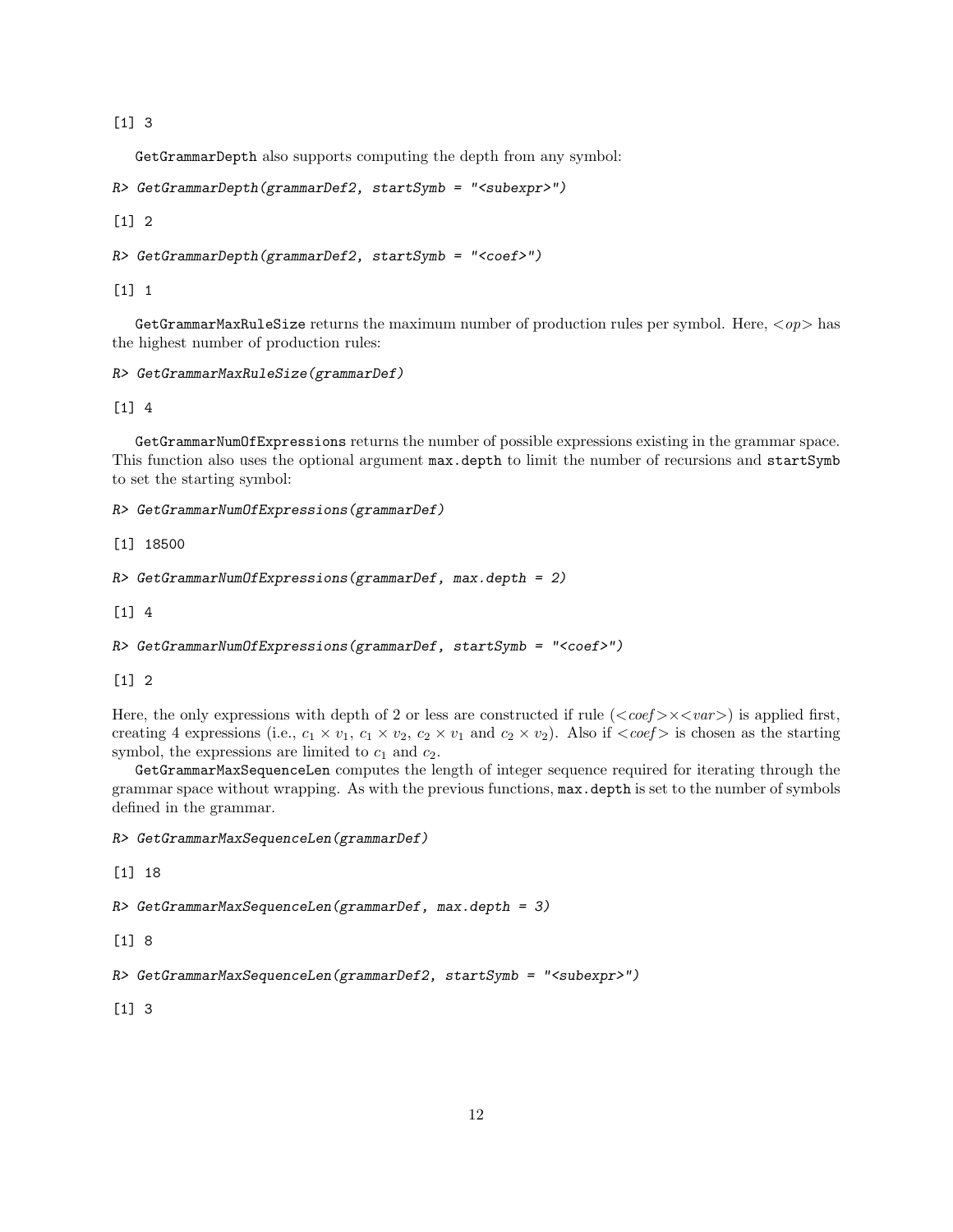### 4.3 Grammatical evolution options

GrammaticalEvolution is defined as follows:

```
GrammaticalEvolution(grammarDef, evalFunc,
                     numExpr = 1,
                     max.depth = GrammarGetDepth(grammarDef),
                     startSymb = GrammarStartSymbol(grammarDef),
                     seqLen = GrammarMaxSequenceLen(grammarDef, max.depth, startSymb),
                     wrappings = 3,
                     suggestions = NULL,
                     optimizer = c("auto", "es", "ga"),
                     popSize = 8, newPerGen = "auto", elitism = 2,
                     mutationChance = NA,
                     iterations = 1000, terminationCost = NA,
                     monitorFunc = NULL,
                     plapply = lapply, ...
```
max.depth and startSymb determine recursive grammar limitations, similar to what was explained in the previous section.

The rest of the parameters are the evolutionary optimisation options:

- GrammaticalEvolution evolves a population of popSize chromosomes for a number of iterations.
- if optimizer is set to "auto", using the information obtained about the grammar (e.g., number of possibles expressions and maximum sequence length), GrammaticalEvolution uses a heuristic algorithm based on [\[8\]](#page-15-7) to automatically determine a suitable value for popSize (i.e., the population size) iterations (i.e., the number of iterations) parameters.
- The ordinary cross-over operator of GA is considered destructive when homologous production rules are not aligned, such as for cyclic grammars [\[9\]](#page-15-8). Consequently, GrammaticalEvolution automatically changes cross-over parameters depending on the grammar to improve optimisation results. A user can turn this off by manually setting the optimizer.
- The first generation is made from the suggestions in form of integer chromosomes, and randomly generated individuals.
- Each integer chromosome is mapped using the grammar, and its fitness is assessed by calling evalFunc.
- For each generation, the top n scoring chromosomes where  $n =$  elitism are directly added to the next generation's population. The rest of the population is created using cross-over of chromosomes selected with roulette selection operator.
- Each chromosome may mutate by a probability of mutationChance.
- After reaching a termination criteria, e.g., the maximum number of iterations or the desired terminationCost, the algorithm stops and returns the best expression found so far.
- GrammaticalEvolution supports multi-gene operations, generating more than one expression per chromosome using the numExpr parameter.
- The number of integer codons in the chromosome is determined by seqLen times numExpr (i.e., the sequence length per expression, times the number of expressions).
- monitorFunc is then called with information and statistics about the current status of the population.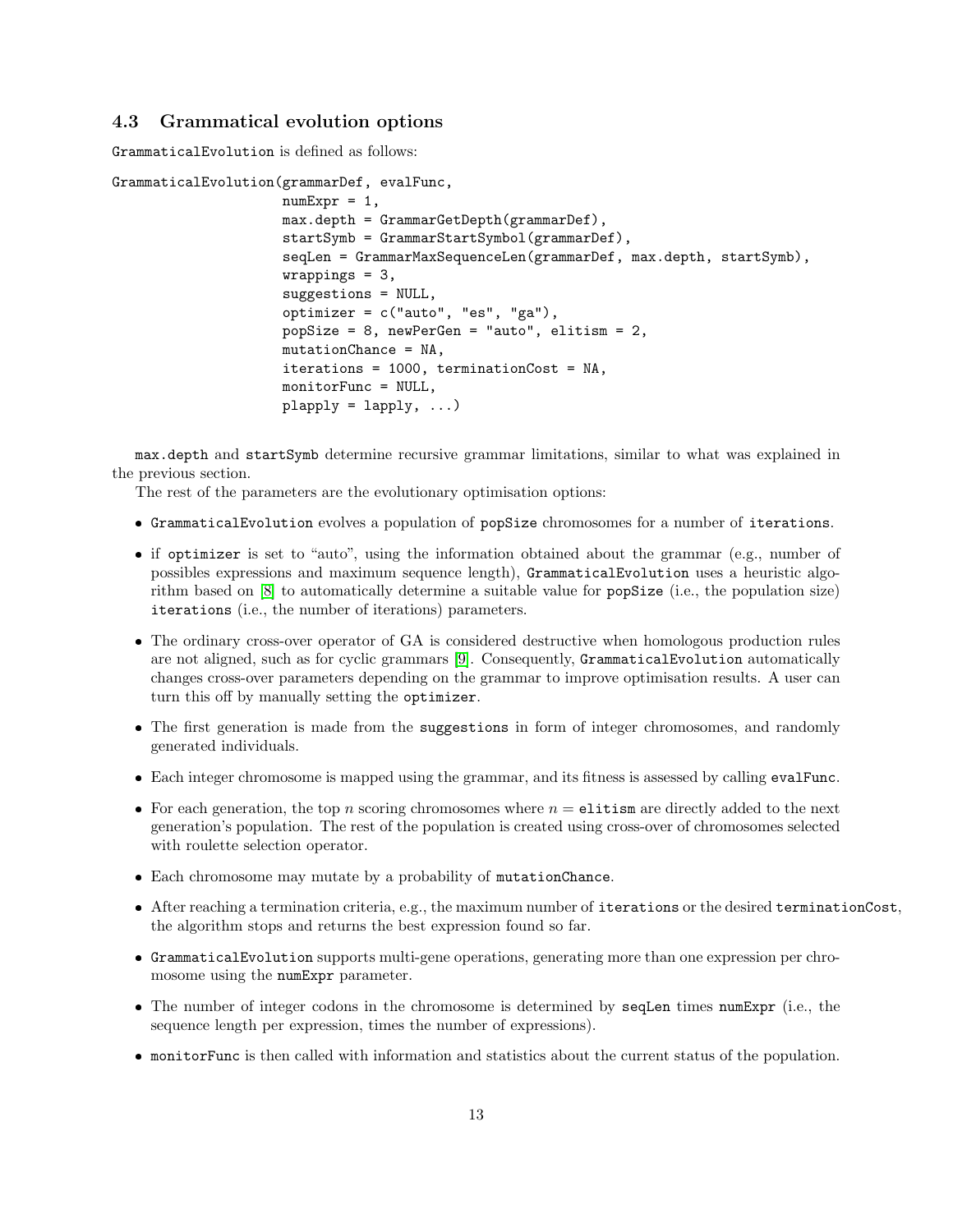- plapply is used for parallel processing.
- GrammaticalEvolution automatically filters non-terminal expressions (i.e., expressions that don't yield a terminal expression even after times of wrappings). Therefore the end-user does not need to worry about them while using gramEvol.

### 4.4 Parallel processing option

Processing expressions and computing their fitness is often computationally expensive. The **gramEvol** package can utilise parallel processing facilities in R to improve its performance. This is done through the plapply argument of GrammaticalEvolution function. By default, lapply function is used to evaluate all individuals in the population.

Multi-core systems simply benefit from using mclapply from package parallel, which is a drop-in replacement for lapply on POSIX compatible systems. The following code optimises evalFunc on 4 cores:

```
R> library("parallel")
R> options(mc.cores = 4)
R> ge <- GrammaticalEvolution(grammarDef, evalFunc,
                              plapply = mclapply)
```
To run gramEvol on a cluster, clusterapply functions can be used instead. The gramEvol package must be first installed on all machines and the fitness function and its data dependencies exported before GE is called. The following example demonstrates a four-process cluster running on the local machine:

```
R> library("parallel")
R > c1 <- makeCluster(type = "PSOCK", c("127.0.0.1",+ "127.0.0.1",
+ "127.0.0.1",
+ "127.0.0.1"))
R> clusterEvalQ(cl, library("gramEvol"))
R> clusterExport(cl, c("evalFunc"))
R> ge <- GrammaticalEvolution(grammarDef, evalFunc,
+ plapply = function(...) parLapply(cl, ...))
R> stopCluster(cl)
```
It must be noticed that in any problem, the speed-up achieved depends on the overhead of communication compared with the fitness functions' computational complexity.

### 4.5 Generating more than one expression

gramEvol supports generation and evaluation of multiple expressions:

- numExpr in GrammaticalEvolution is used to pass a list of more than one R expression to the fitness function.
- EvalExpressions offers a simpler interface for evaluating multiple expressions.

The following example show cases EvalExpressions: It uses a dataset for variables defined in the grammar, and evaluates a GE expression object along with a string:

```
R > df \leftarrow data frame(c1 = c(1, 2),+ c2 = c(2, 3),
+ v1 = c(3, 4),
+ v2 = c(4, 5)R> quad.expr <- expression(c1 * v1, c1 * v2, c2 * v1, c2 * v2)
R> EvalExpressions(quad.expr, envir = df)
```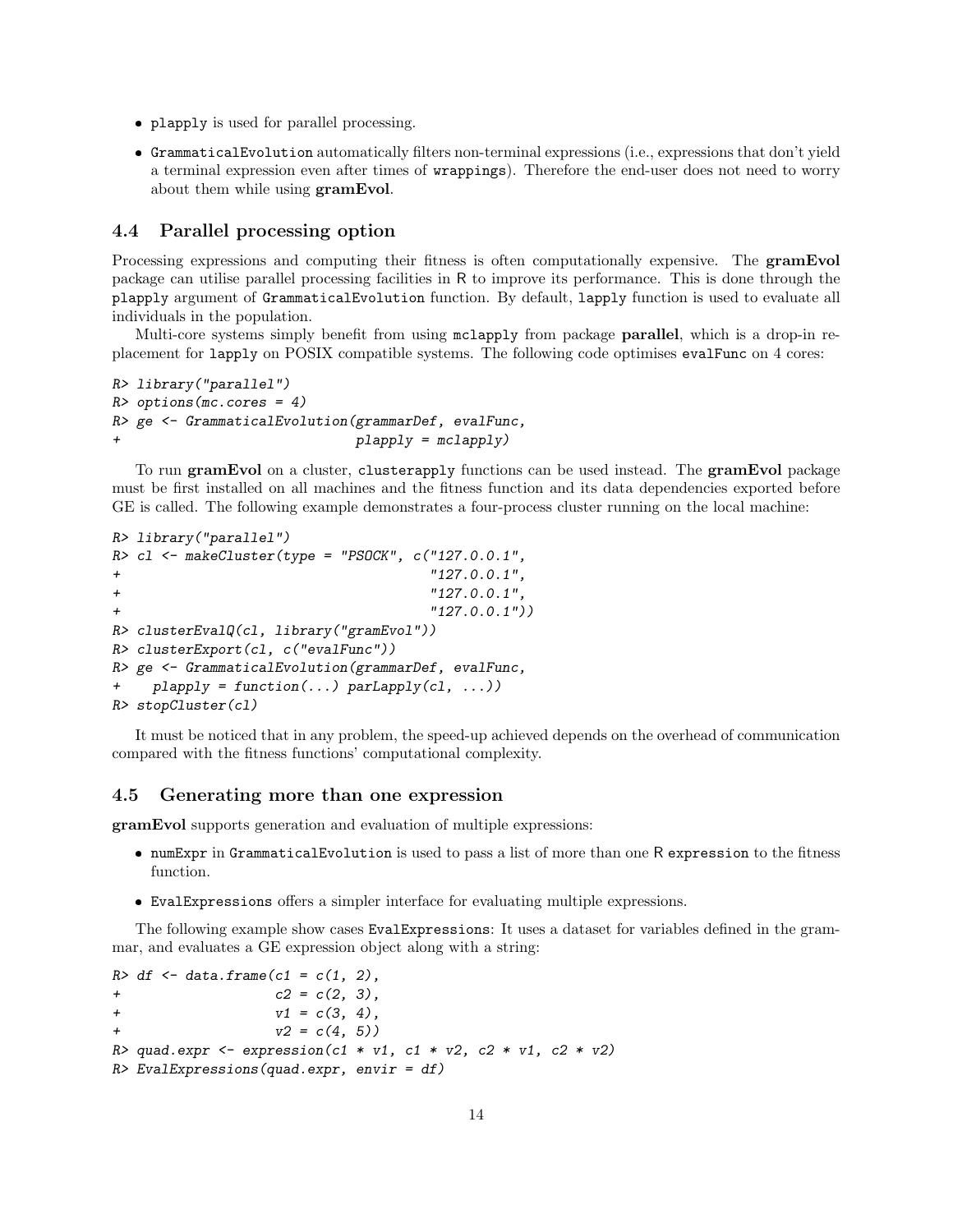|   |      | expr1 expr2 expr3 expr4 |    |    |
|---|------|-------------------------|----|----|
|   | - 3- | 4                       | к. | 8  |
| 2 | 8    | 10                      | 12 | 15 |

This is useful in applications when more than one expression is required, or the collective power of several simple expressions outperform a single complex program. For example in [\[10\]](#page-15-9), the authors have used GE for electricity load forecasting; instead of using a complex machine learning algorithm, pools of string expressions were generated in a guided manner and were used as features in a simpler machine learning algorithm to obtain better results.

### 4.6 Alternative optimisation algorithms

gramEvol also provides a random search and an exhaustive search. Their syntax is similar to the GrammaticalEvolution:

```
R> result1 <- GrammaticalExhaustiveSearch(grammarDef, evalFunc)
R> result2 <- GrammaticalRandomSearch(grammarDef, evalFunc)
```
### 4.7 Using commas and assignments in rules

There are two ways to use commas and assignments in **gramEvol** rules:

- 1. Rules are defined in character string form using gsrule.
- 2. Rules are wrapped in .() and defined using grule.

For example, the consider the following rules:  $\langle$  assignment $\rangle ::= A = B | A = C$  $\langle commaz \rangle ::= A, B \mid B, C$ 

Their definition using  $\mathbf{gramEvol}$  is as follows:

```
R> CreateGrammar(list(assignment = gsrule("A = B", "A = C"),
+ comma = gsrule("A, B", "B, C")))
\langle \text{assignment} \rangle ::= A = B | A = C
<comma> ::= A, B | B, C
or
R> CreateGrammar(list(assignment = grule(.(A = B), .(A = C)),
+ comma = grule(.(A, B), .(B, C))))
\leqassignment> ::= A = B | A = C
<comma> ::= A, B | B, C
```
## 5 Conclusion

GE offers a flexible yet powerful framework for automatic program generation. The syntax and the structure of the programs are described using a context-free grammar, and their objective is determined by a cost function. An evolutionary search is performed on the grammar to find the program that minimises the cost function.

gramEvol implements GE in R. It allows a grammar to be defined using R expressions, as well as in custom string formats. A GE program generator using gramEvol only requires a grammar definition and a cost function, and other steps including the evolutionary search and selecting its optimal parameters